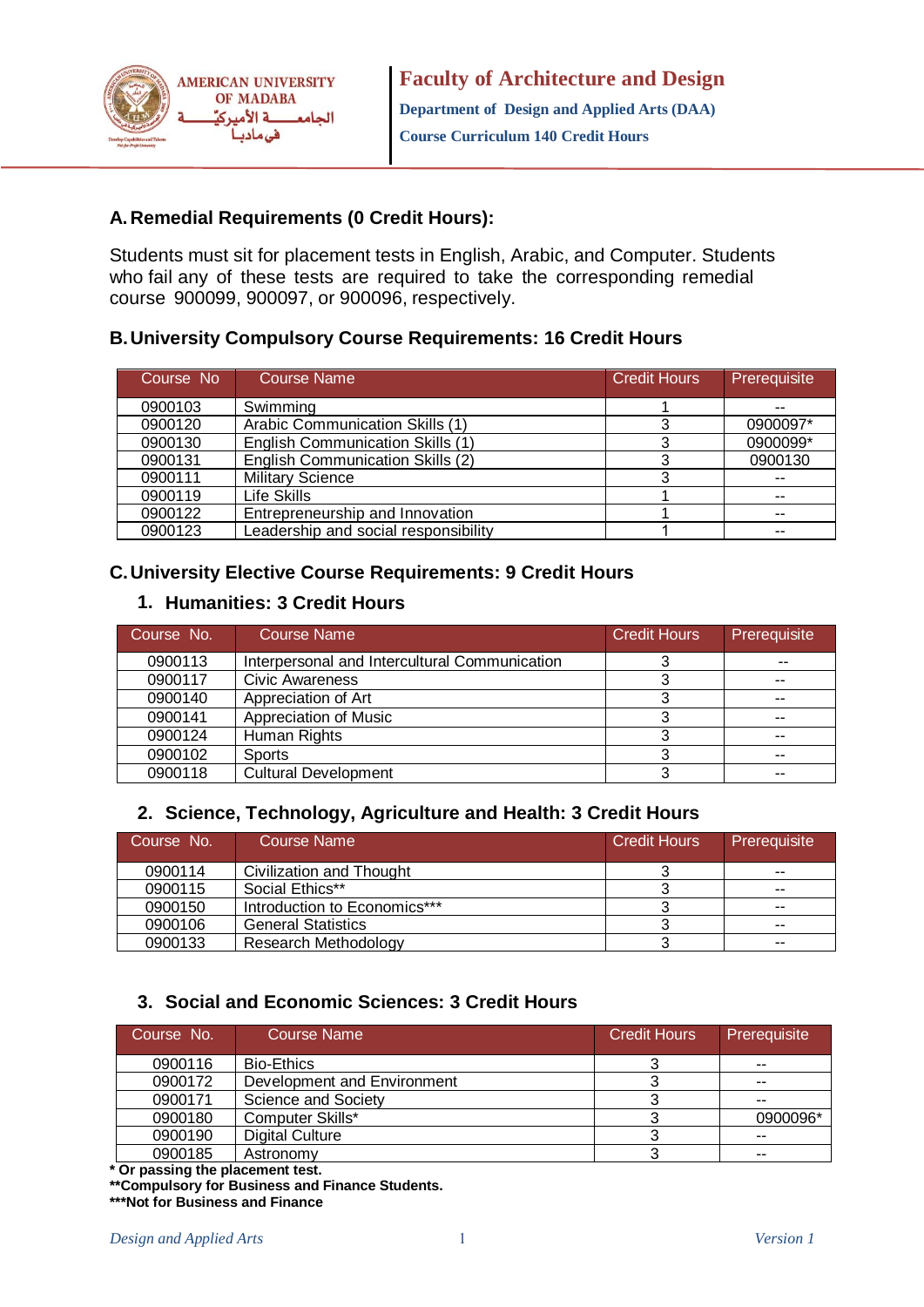## **II. Faculty Requirements: 30 Credit Hours**

| <b>Course No.</b> | <b>Course Title</b>                                          | <b>Credit</b>  | <b>Contact Hours</b> |          | <b>Prerequisite</b> |
|-------------------|--------------------------------------------------------------|----------------|----------------------|----------|---------------------|
|                   | <b>Hours</b>                                                 |                | Lecture              | Lab      |                     |
| 0608130           | <b>Freehand Drawing</b>                                      | 3              | O                    | 6        |                     |
| 0606131           | <b>Technical Drawing</b>                                     | 3              | 0                    | 6        |                     |
| 0608112           | History of Art and Architecture                              | $\overline{2}$ | $\mathcal{P}$        | $\Omega$ |                     |
| 0606123           | <b>Basic Design I</b>                                        | 3              |                      | 4        |                     |
| 0606124           | <b>Basic Design II</b>                                       | 3              |                      | 4        | 0606123             |
| 0608125           | Introduction to Computer Graphics and<br><b>Illustration</b> | 3              |                      | 4        |                     |
| 0606136           | Perspective and 3D Drawing                                   | 3              | 0                    | 6        | 0606131             |
| 0607234           | Workshop                                                     | 2              | O                    | 4        | 0606131             |
| 0607219           | Design Research and Creative Thinking                        | 2              | $\mathcal{P}$        |          |                     |

### **A. Compulsory Requirements: 24 Credit Hours**

# **B. Elective Requirements: 6 Credit Hours**

| <b>Course</b><br><b>No</b> | <b>Course Title</b>                       | <b>Credit</b><br><b>Hours</b> | <b>Contact Hours</b> |                | <b>Prel</b><br><b>Requisite</b> |
|----------------------------|-------------------------------------------|-------------------------------|----------------------|----------------|---------------------------------|
|                            |                                           |                               | Lecture              | Studio/<br>Lab |                                 |
| 0608220                    | Color Theory & Applications I             | 3                             | 2                    | 2              | 0608130                         |
| 0607324                    | Computer Aided Interior Design I          | 3                             | 1                    | 5              | 0608125                         |
| 0607347                    | Lighting Design                           | 2                             | 1                    | 2              | 0607346                         |
| 0607448                    | <b>Furniture Design</b>                   | $\overline{2}$                | $\Omega$             | 4              | 0607344                         |
| 0606517                    | Media in Architecture and Design          | 3                             | 1                    | 4              |                                 |
| 0607223                    | History of Modern Interior design         | $\overline{2}$                | $\overline{2}$       | 0              | 0606211                         |
| 0607404                    | Digital Photography for Interior Design   | 3                             | 1                    | 4              |                                 |
| 0606542                    | Appreciation of Cultural Heratige         | 3                             | 3                    | 0              |                                 |
| 0606440                    | <b>Special Topics</b>                     | 3                             | $\overline{2}$       | 2              |                                 |
| 0608328                    | Intro to Art Symposium                    | 3                             | 1                    | 4              | 0608112                         |
| 0608239                    | Intro to Computer Skills in Video Editing | 3                             | $\Omega$             | 6              | 0608125                         |
| 0608423                    | Portfolio Design                          | 3                             | 2                    | 2              |                                 |
| 0608329                    | Intro to Installation Art                 | 3                             | 1                    | 4              | 0608218                         |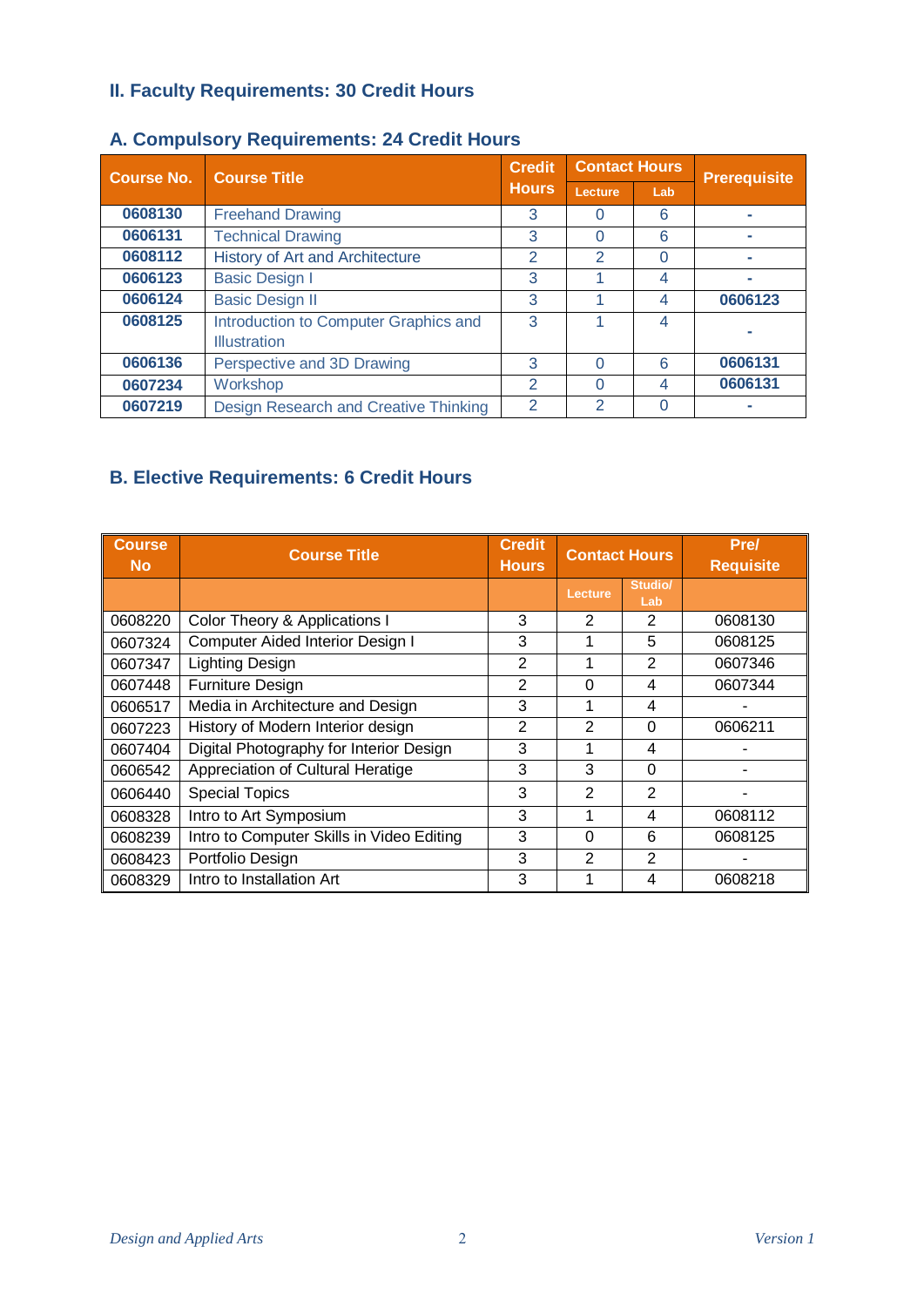## **III. Department Requirements: 35 Credit Hours**

|                   |                                  | <b>Credit</b>  |                | <b>Contact Hours</b> |                                                                            |
|-------------------|----------------------------------|----------------|----------------|----------------------|----------------------------------------------------------------------------|
| <b>Course No.</b> | <b>Course Title</b>              | <b>Hours</b>   | <b>Lecture</b> | Lab                  | <b>Prerequisite</b>                                                        |
| 0609120           | Drawing & Rendering techniques   | 3              | $\Omega$       | 6                    |                                                                            |
| 0609210           | Design history and theory        | 3              | 3              | 0                    | 0608112<br>History of Art and<br>Architecture                              |
| 0609211           | <b>CAD Computer Aided Design</b> | 3              |                | 4                    | 0608125<br>Introduction to<br><b>Computer Graphics</b><br>and Illustration |
| 0609212           | Materials and process            | 3              | $\overline{2}$ | $\overline{2}$       |                                                                            |
| 0609220           | <b>Model and Mould Making</b>    | 3              | 1              | 4                    | 0606131<br><b>Technical Drawing</b>                                        |
| 0609221           | Ergonomics                       | 3              | 3              | $\Omega$             |                                                                            |
| 0609310           | Design psychology and sociology  | 3              | 3              | $\Omega$             |                                                                            |
| 0609322           | <b>Marketing Strategies</b>      | $\overline{2}$ | $\overline{2}$ | $\Omega$             |                                                                            |
| 0609410           | <b>Universal Design</b>          | 3              | 1              | $\overline{4}$       |                                                                            |
| 0609411           | Design Career & Management       | 3              | 3              | $\Omega$             |                                                                            |

#### **A. Compulsory Requirements: 29 Credit Hours**

### **B. Elective Requirements: 6 Credit Hours**

Student selects 6 Credit Hours from tracks other than the student major track.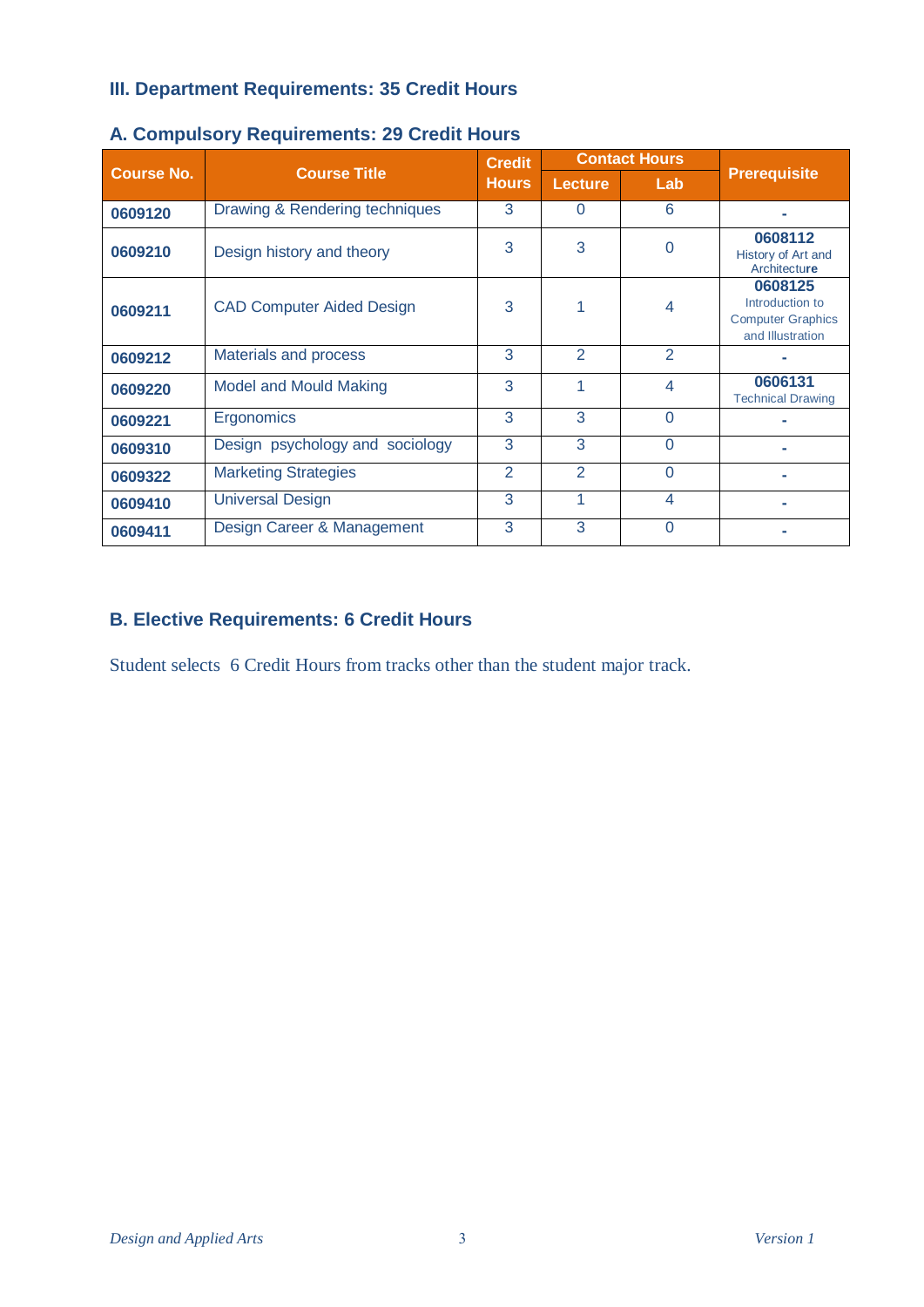# **IV. Tracks Requirements: 50 Credit Hours**

# **1. Interior Design Track**

|                | <b>Course</b> |                                                                 | <b>Credit</b>  | <b>Contact Hours</b> |                         | Pre/                                                  |  |
|----------------|---------------|-----------------------------------------------------------------|----------------|----------------------|-------------------------|-------------------------------------------------------|--|
|                | <b>No</b>     | <b>Course Title</b>                                             | <b>Hours</b>   | <b>Lecture</b>       | Lab                     | <b>Requisite</b>                                      |  |
| 1              | 0619210       | Introduction to Interior Studies                                | 3              | 3                    | $\Omega$                | ÷,                                                    |  |
| $\overline{2}$ | 0619212       | Interior Design Studio I (Residential)                          | 3              | $\overline{0}$       | 6                       | 0606124<br><b>Basic Design II</b>                     |  |
| 3              | 0619213       | <b>Interior Construction I</b>                                  | 3              | 2                    | 2                       | 0606131<br><b>Technical drawing</b>                   |  |
| 4              | 0619221       | Interior Design Studio II (Commercial)                          | 3              | $\Omega$             | 6                       | 0619212<br><b>Interior Design I</b><br>(Residential)  |  |
| 5              | 0619222       | <b>Utility I</b>                                                | $\overline{2}$ | $\overline{2}$       | $\overline{0}$          |                                                       |  |
| 6              | 0619224       | <b>Interior Construction II</b>                                 | 3              | $\overline{2}$       | 2                       | 0619213<br><b>Interior</b><br>Construction I          |  |
| 7              | 0619225       | Digital 3D modelling for Interior<br>Design                     | 3              | $\overline{0}$       | 6                       | 0609211<br><b>CAD Computer</b><br><b>Aided Design</b> |  |
| 8              | 0619311       | <b>Color in Interior Design</b>                                 | $\overline{2}$ | $\mathbf{1}$         | 2                       |                                                       |  |
| 9              | 0619312       | Interior Design Studio III (Touristic)                          | 3              | $\overline{0}$       | 6                       | 0619221<br><b>Interior Design II</b><br>(Commercial)  |  |
| 10             | 0619313       | <b>Utility II</b>                                               | $\overline{2}$ | $\overline{2}$       | $\Omega$                | 0619222<br>Utility I                                  |  |
| 11             | 0619314       | <b>Furniture Design &amp; Production</b>                        | $\overline{3}$ | $\mathbf{1}$         | $\overline{\mathbf{4}}$ |                                                       |  |
| 12             | 0619320       | Sound and Lighting Design                                       | 3              | $\overline{2}$       | 2                       | 0619311<br>Color in Interior<br>Design                |  |
| 13             | 0619321       | Specifications and Quantity surveying                           | $\overline{2}$ | $\overline{2}$       | $\Omega$                |                                                       |  |
| 14             | 0619322       | Interior Design IV (Set Design)                                 | 3              | $\Omega$             | 6                       | 0619312<br><b>Interior Design III</b><br>(Touristic)  |  |
| 15             | 0619411       | Interior Modeling & simulation                                  | 3              | $\overline{0}$       | $6\phantom{1}6$         | 0619225<br>Digital 3D Modeling<br>For interior design |  |
| 16             | 0619490       | Internship / Interior (minimum 280<br>hours practical training) | 3              |                      |                         | <b>Completion of 99</b><br>Cr. Hrs.                   |  |
| 17             | 0619491       | <b>Interior Graduation Project 1</b>                            | $\overline{2}$ | 1                    | $\overline{2}$          | 0619490                                               |  |
| 18             | 0619492       | <b>Interior Graduation Project 2</b>                            | 4              | $\overline{0}$       | 8                       | 0619491                                               |  |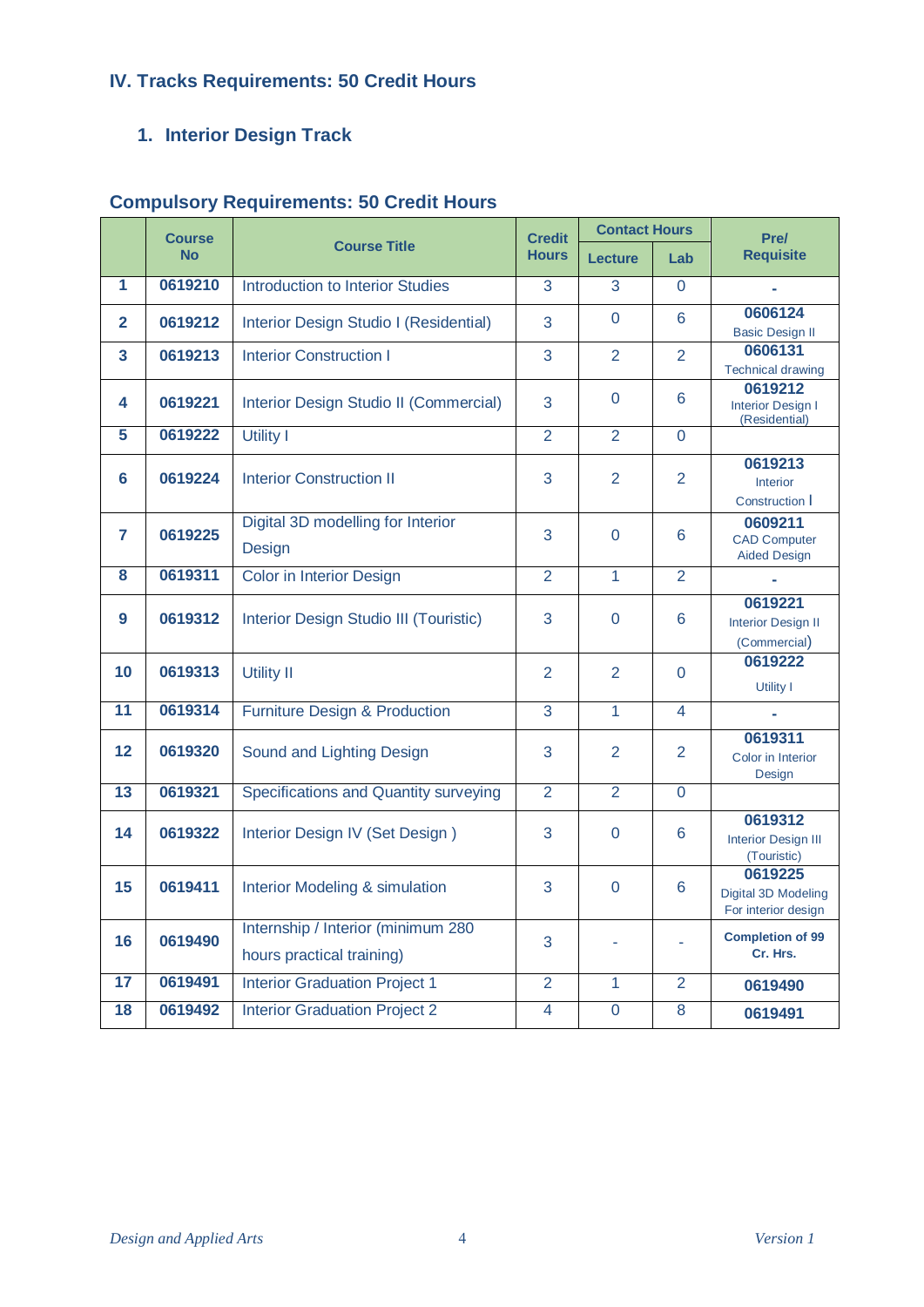# **2. Fashion Design Track**

|              | <b>Course</b> |                                                                             | <b>Credit</b>  | <b>Contact Hours</b> |                | Pre/                                                                                         |
|--------------|---------------|-----------------------------------------------------------------------------|----------------|----------------------|----------------|----------------------------------------------------------------------------------------------|
|              | <b>No</b>     | <b>Course Title</b>                                                         | <b>Hours</b>   | <b>Lecture</b>       | Lab            | <b>Requisite</b>                                                                             |
| 1            | 0629210       | Introduction to fashion Studies                                             | 3              | 3                    | $\overline{0}$ |                                                                                              |
| 3            | 0629212       | <b>Fashion Design Studio 1</b>                                              | 3              | $\Omega$             | 6              | 0606124<br><b>Basic Design II</b>                                                            |
| $\mathbf{2}$ | 0629213       | <b>Creative Technical Studio 1</b><br>(Construction/Draping/Flat Pattern 1) | 3              | 1                    | 4              | 0606131<br><b>Technical Drawing</b>                                                          |
| 4            | 0629220       | <b>Model Drawing for Fashion Designers</b>                                  | 3              | $\Omega$             | 6              | 0608130<br><b>Freehand Drawing</b>                                                           |
| 5            | 0629221       | <b>Fashion Sewing Techniques</b>                                            | 3              | $\Omega$             | 6              | 0629213<br><b>Creative Technical</b><br>Studio1<br>(Construction/Drapi<br>ng/Flat Pattern 1) |
| 6            | 0629223       | <b>Creative Technical Studio 2</b>                                          | 3              | 1                    | 4              | 0629213<br><b>Creative Technical</b><br>Studio1<br>(Construction/Drapi<br>ng/Flat Pattern 1) |
| 7            | 0629222       | <b>Fashion Design Studio 2</b>                                              | 3              | 0                    | 6              | 0629212<br><b>Fashion Design</b><br><b>Studio 1</b>                                          |
| 8            | 0629310       | <b>Textiles Coloring Science</b>                                            | 3              | 1                    | 4              | 0629212<br><b>Creative Technical</b><br>Studio 1                                             |
| 9            | 0629311       | Digital modelling for Fashion Design 1                                      | 3              | 1                    | 4              | 0609211<br><b>CAD Computer</b><br><b>Aided Design</b>                                        |
| 10           | 0629312       | <b>Fashion Design Studio 3</b>                                              | 3              | $\Omega$             | 6              | 0629222<br><b>Fashion Design</b><br>Studio 2                                                 |
| 11           | 0629313       | <b>Knitwear Design</b>                                                      | 3              | $\mathbf{1}$         | 4              |                                                                                              |
| 12           | 0629321       | Digital Modelling for Fashion Design 2                                      | 3              | 1                    | 4              | 0629311<br>Digital Modelling for<br><b>Fashion Design 1</b>                                  |
| 13           | 0629322       | Fashion Design Studio 4                                                     | 3              | 0                    | 6              | 0629312<br><b>Fashion Design</b><br>Studio 3                                                 |
| 14           | 0629323       | Jewelry & Accessories Design                                                | $\overline{2}$ | $\mathbf 0$          | 4              | ۰                                                                                            |
| 15           | 0629490       | Internship / Fashion (minimum 280 hours)<br>practical training)             | 3              |                      |                | <b>Completion of 99</b><br>Cr. Hrs.                                                          |
| 16           | 0629491       | <b>Fashion Graduation Project 1</b>                                         | $\overline{2}$ | $\mathbf{1}$         | $\overline{2}$ | 0629490                                                                                      |
| 17           | 0629492       | <b>Fashion Graduation Project 2</b>                                         | $\overline{4}$ | $\overline{0}$       | 8              | 0629491                                                                                      |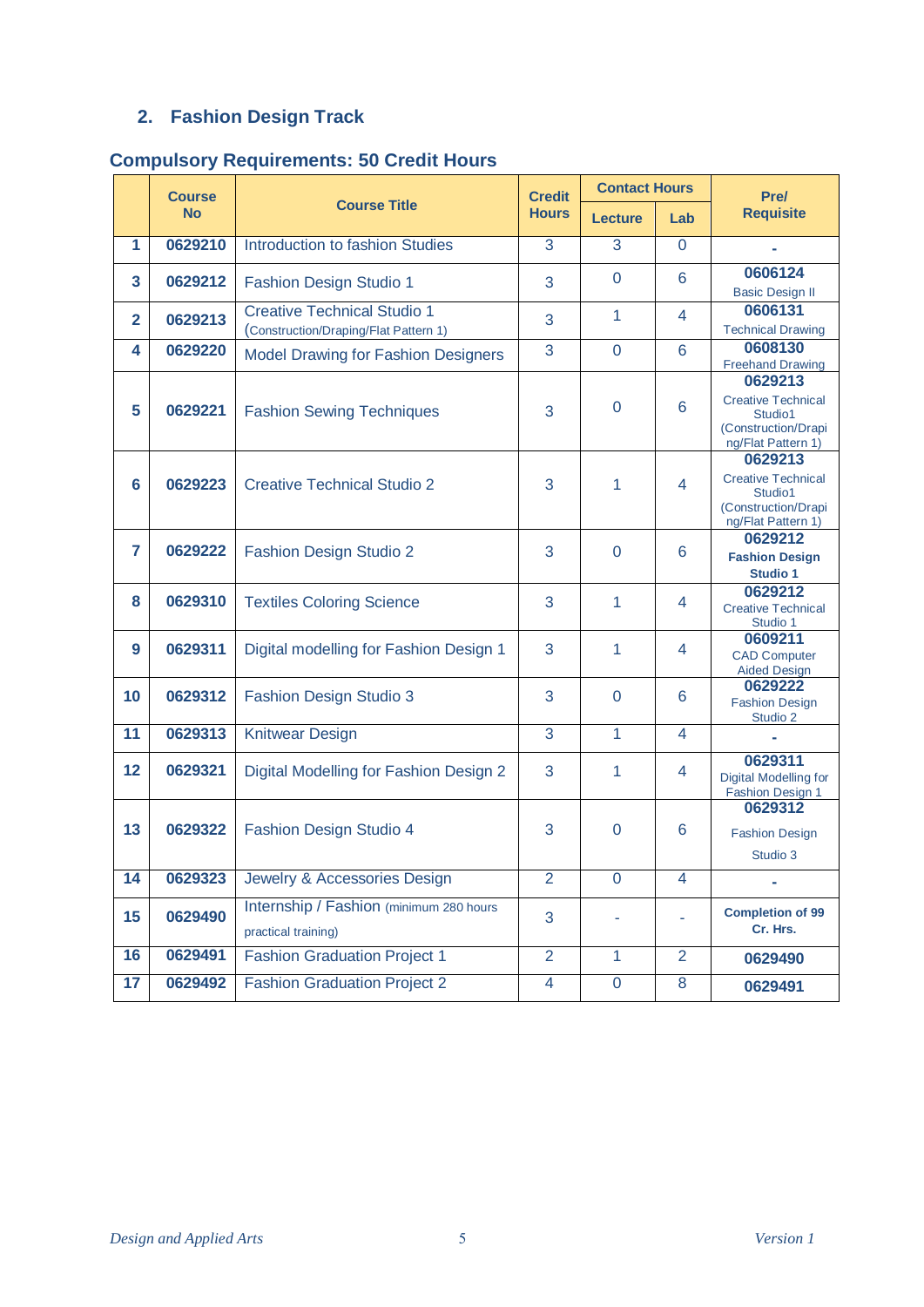# **3. Furniture Design Track**

|                | <b>Course No</b> | <b>Course Title</b>                                                                    | <b>Credit</b>  | <b>Contact Hours</b> |                | Pre/                                                             |
|----------------|------------------|----------------------------------------------------------------------------------------|----------------|----------------------|----------------|------------------------------------------------------------------|
|                |                  |                                                                                        | <b>Hours</b>   | <b>Lecture</b>       | Lab            | <b>Requisite</b>                                                 |
| 1              | 0639210          | <b>Introduction to Furniture Studies</b>                                               | 3              | 3                    | $\Omega$       |                                                                  |
| $\overline{2}$ | 0639212          | Furniture Design Studio I:<br>(Furniture & Spatial Composition)                        | 3              | $\Omega$             | 6              | 0606124<br><b>Basic Design II</b>                                |
| 3              | 0639213          | Furniture Design Visualization and<br>Communication                                    | $\overline{2}$ | $\Omega$             | 4              | 0608130<br><b>Freehand Drawing</b>                               |
| 4              | 0639220          | <b>Furniture Materials and Techniques</b><br>I: Tools, Fabrication. and Joinery        | 3              | $\overline{2}$       | $\overline{2}$ |                                                                  |
| 5              | 0639221          | <b>Digital Modelling for Furniture</b><br>Design I                                     | 3              | $\mathbf{1}$         | 4              | 0609211<br><b>CAD Computer Aided</b><br>Design                   |
| 6              | 0639222          | <b>Furniture Design Studio II</b><br>(Residential)                                     | 3              | $\Omega$             | 6              |                                                                  |
| 7              | 0639223          | <b>Specialized Furniture Design</b>                                                    | 3              | $\mathbf{1}$         | 4              | 0639212<br>Furniture Design Studio I                             |
| 8              | 0639311          | <b>Digital Modelling for Furniture</b><br>Design II                                    | 3              | 1                    | 4              | 0639221<br><b>Digital Modelling for</b><br>Furniture Design I    |
| 9              | 0639312          | Furniture Design Studio III<br>(Commercial)                                            | 3              | $\Omega$             | 6              | 0639222<br>Design Studio: Furniture<br>and Spatial Composition   |
| 10             | 0639313          | <b>Furniture Materials and Techniques</b><br>II: Integrating Design and<br>Fabrication | 3              | $\overline{2}$       | $\overline{2}$ | 0639220<br><b>Furniture Materials and</b><br><b>Techniques I</b> |
| 11             | 0639314          | <b>Mass Furniture Production Systems</b>                                               | 3              | $\mathbf{1}$         | 4              | 0639220<br><b>Furniture Materials and</b><br><b>Techniques I</b> |
| 12             | 0639321          | <b>Minimal Furniture Design</b>                                                        | $\overline{3}$ | $\overline{1}$       | 4              |                                                                  |
| 13             | 0639322          | Furniture Design Studio IV<br>(Administrative)                                         | 3              | $\overline{0}$       | $6\phantom{1}$ | 0639310<br>Domestic Furniture Design                             |
| 14             | 0639411          | <b>Furniture Accessories Design</b>                                                    | $\overline{3}$ | $\mathbf{1}$         | 4              |                                                                  |
| 15             | 0639490          | Internship / Furniture (minimum 280<br>hours practical training)                       | 3              |                      | ä,             | <b>Completion of 99 Cr. Hrs.</b>                                 |
| 16             | 0639491          | <b>Furniture Graduation Project 1</b>                                                  | $\overline{2}$ | $\mathbf{1}$         | $\overline{2}$ | 0639490                                                          |
| 17             | 0639492          | <b>Furniture Graduation Project 2</b>                                                  | 4              | $\overline{0}$       | 8              | 0639491                                                          |